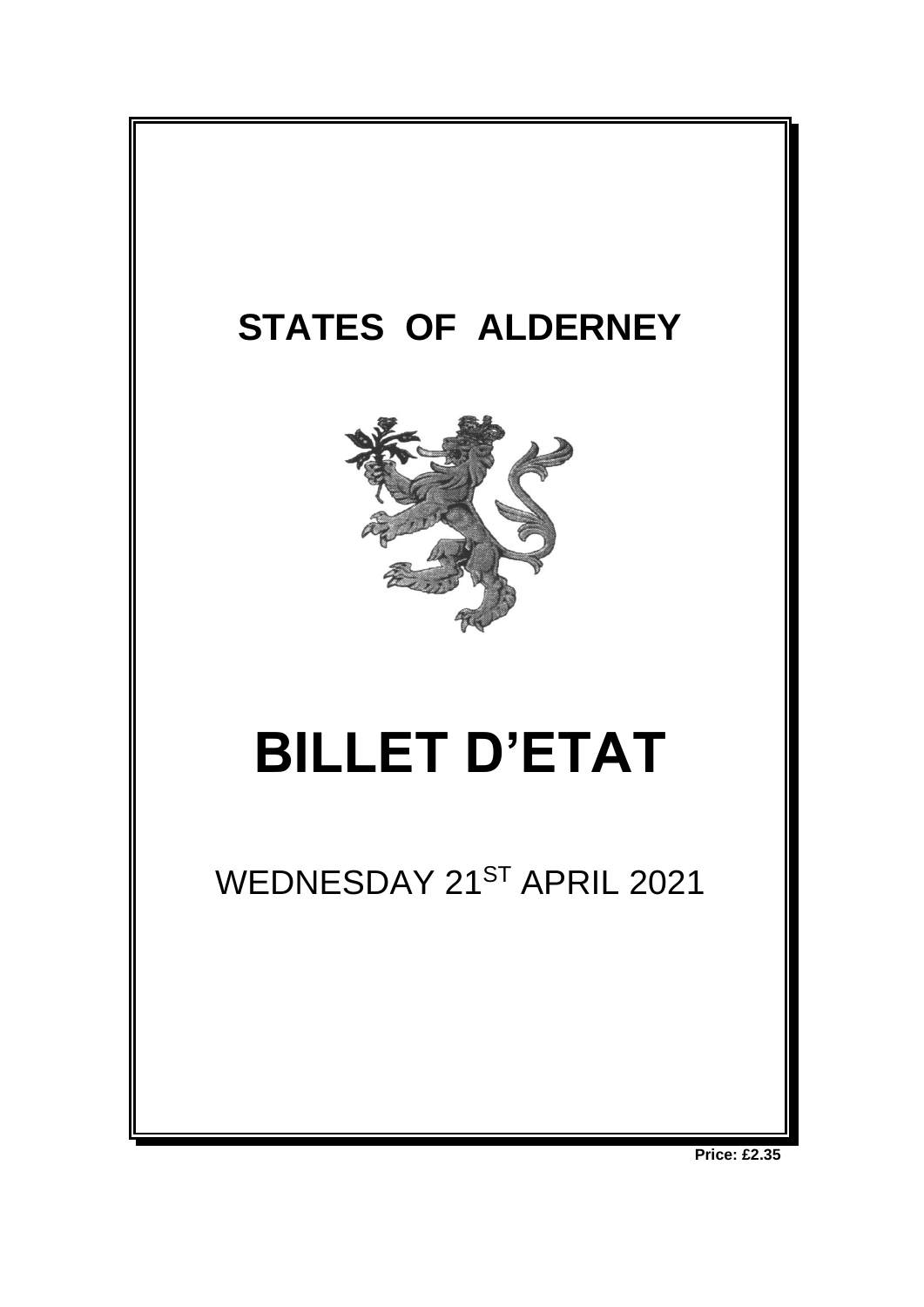# **BILLET D'ETAT**

## **FOR WEDNESDAY 21ST APRIL 2021**

#### **Members of the States:**

**I have the honour to inform you that the Meeting of the States will be held at 2.30 pm on Wednesday 21st April 2021. This will be preceded by the People's Meeting, which will be held on Wednesday 14 th April 2021 at 7.00 pm in the Island Hall.** 

> **William Tate President**

## **Item I Emergency Powers (Coronavirus) (General Provision) (Bailiwick of Guernsey) (No.3) Regulations, 2021**

**The following letter was received from Mr Bill Abel, Chairman of the Policy and Finance Committee:-**

"These Regulations are emergency regulations made by the Civil Contingencies Authority under Part 3 of the Civil Contingencies (Bailiwick of Guernsey) Law, 2012 ('the Law"). They are made on the occurrence of an emergency, within the meaning of the Law, in the Bailiwick arising from the urgent need to prevent, control or mitigate the spread of the virus Severe Acute Respiratory Syndrome Coronavirus 2 and the disease caused thereby, COVID-19 (referred to together in these regulations as coronavirus). They are prefaced with a statement by the Civil Contingencies Authority, as required by section 12(2) of the Law. COVID-19 was made a notifiable disease for the purposes of the Public Health Ordinance. 1936 on 10th February 2020.

These Regulations revoke and re-enact (with minor modifications) regulations previously made by the Civil Contingencies Authority in respect of the coronavirus pandemic.

These Regulations came into force on the 5th March, 2021 and shall have temporary effect only in accordance with the provisions of section 16 (duration and scrutiny of emergency regulations) of the Law.

#### *Part I - screening, assessment and powers to detain etc.*

This Part places a requirement to self-isolate on persons arriving in the Bailiwick, enables the Medical Officer of Health to place restrictions and requirements on other persons who are or who may be infected with coronavirus, and makes provision in respect of related matters, including powers for the Medical Officer of Health to impose screening requirements, to detain people and to require people to self-isolate. The provisions also create criminal offences and confer powers of enforcement on police officers, and provide for applications to vary or revoke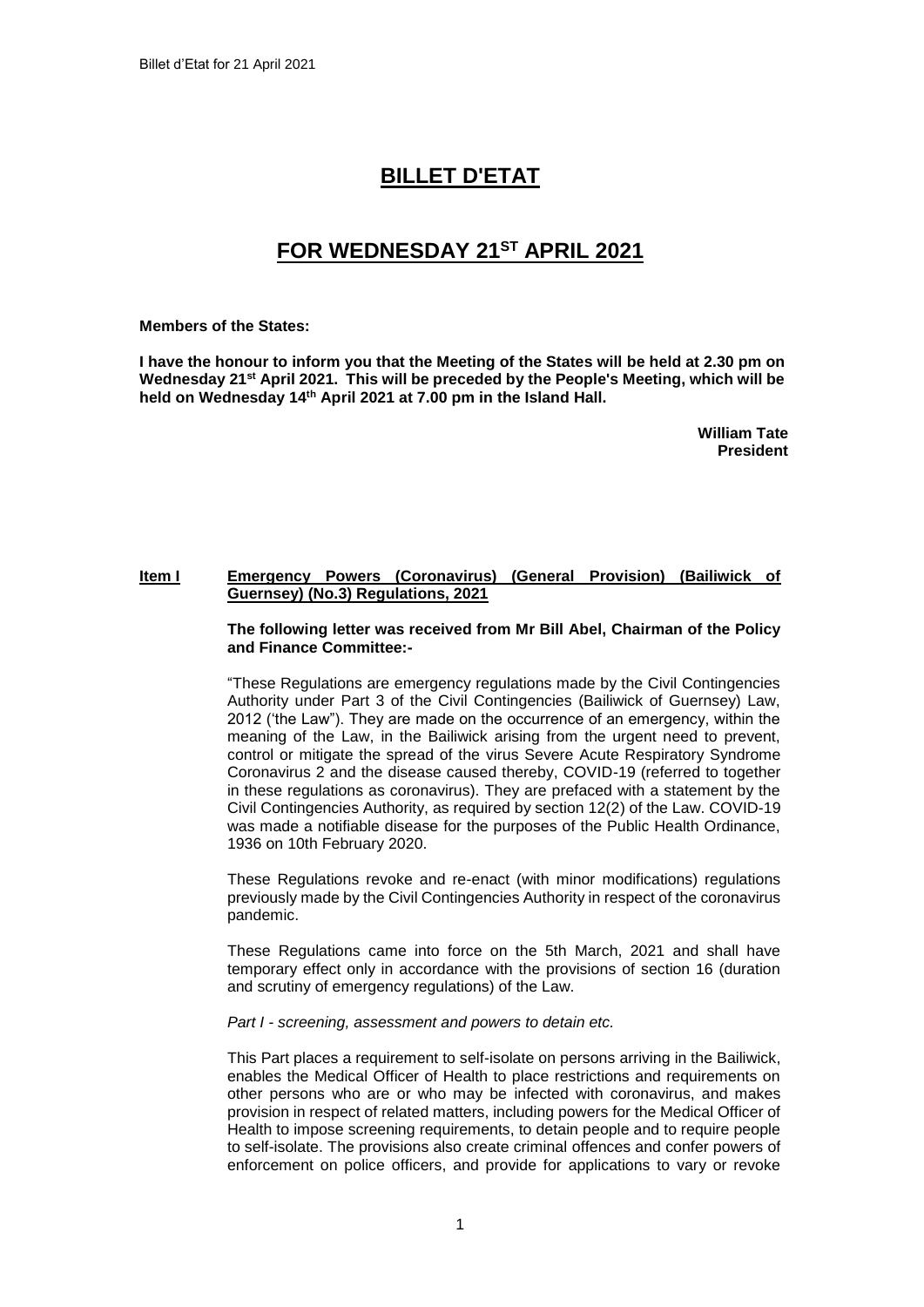requirements or restrictions imposed under this part to be made to the Royal **Court** 

This Part also prohibits non-essential travel into the Bailiwick. Further provision in respect of essential travel, and the granting of Essential Travel Permits, is set out in Schedule 1. The effect of this prohibition is that it is unlawful for a person to travel into the Bailiwick from outside unless he or she has been granted either an Essential Travel Permit or a Critical Worker Exemption. A person who has been granted an Essential Travel Permit will have to self-isolate on arrival in accordance with regulations 5 and 6, and a person who has been granted a Critical Worker Exemption will have to self-isolate in accordance with, and otherwise comply with, the provisions of Schedule 2. Finally, this Part also provides that a person of 12 years or over who chooses not to take both a day of arrival test for COVID-19 and a test on day 13 after arrival will have to self-isolate for 21 days; otherwise, a person who does undergo those tests is required to selfisolate until receipt of a negative result for the day 13 test. A child under 12 has to self-isolate for 14 days after arrival.

#### *Part II - control of premises, gatherings etc., and movement of persons*

This Part enables the Civil Contingencies Authority to impose restrictions in relation to licensed (and other non-residential) premises, and empower the Committee to impose restrictions in relation to events, gatherings and meetings, and the movement of people outside their homes. The regulations in this Part also create criminal offences, and confer powers of enforcement on police officers. The Authority must consult the Medical Officer of Health before exercising the powers under the regulations, and in addition must consult Her Majesty's Procureur when issuing a direction imposing restrictions in relation to the movement of persons outside their homes; and when exercising powers in relation to premises in Alderney and Sark, the relevant Committees on those islands must also be consulted.

## *Parts III and IV - registration of deaths and still-births, and cremations in Guernsey*

These Parts temporarily modify procedures in relation to registration of deaths and still births in Guernsey and Sark and in Alderney (Part III) and in relation to cremations in Guernsey (Part IV). These amendments are to remove requirements for things to be done in person and to simplify procedures relating to registration of deaths and still-births and cremations during the current emergency situation.

The modifications in relation to registration of deaths and still-births are to remove requirements to make declarations of death in person, for a doctor signing a medical certificate of death to certify that he or she had attended the deceased during his or her last illness and to disapply requirements limiting the time a body is kept provided it is in the custody of the States of Guernsey (where the body is in Guernsey), the States of Alderney (where the body is in Alderney) or the relevant funeral director.

The modifications in relation to cremations are to remove the requirements for an application for cremation to be verified by being countersigned or by the applicant giving a declaration made on oath and for a confirmatory medical certificate to be given (Form C in the Cremation Ordinance, 1972).

#### *Part V - the States of Deliberation and the Chief Pleas of Sark*

The regulations relating to the States of Deliberation provide that the Reform (Guernsey) Law, 1948 shall apply as if modified by the insertion of a new Article enabling the States of Deliberation to meet remotely. It also empowers the States' Assembly & Constitution Committee to make Rules of Procedure governing remote meetings of the States held pursuant to the inserted Article. The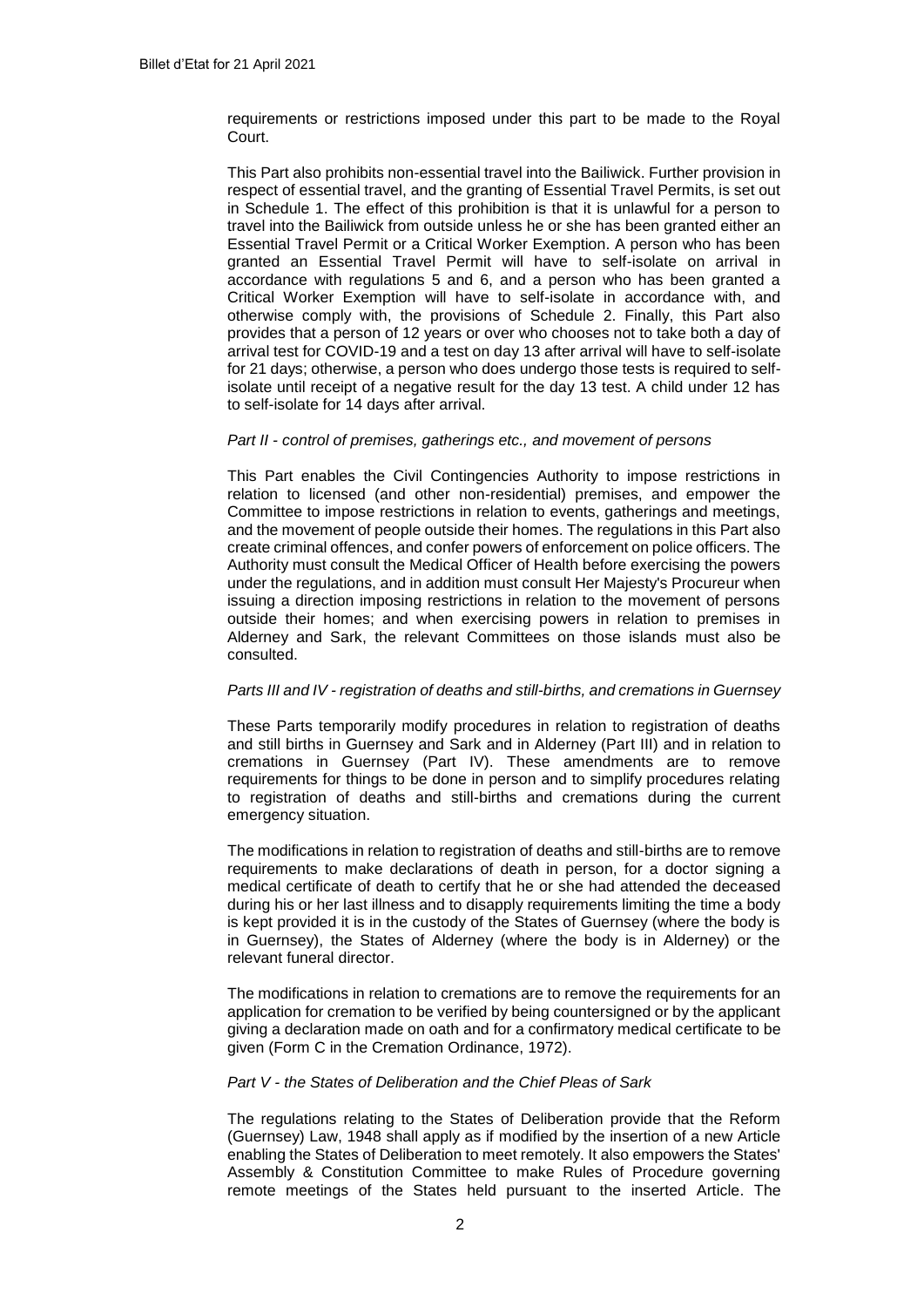regulations relating to the Chief Pleas of Sark temporarily modify the application of the Sark (Reform) Law, 2008 to allow Committees of the Chief Pleas to meet remotely.

Part VI - parochial meetings, etc.

Part VI makes provision enabling parish business to be conducted despite the inability to hold parish meetings. For all normal parish business, including approval of the expenditure to be incurred by each parish, and the rates to be levied in order to meet that expenditure, decisions will be made by the Constables and Douzaine in respect of all matters, but after consultation with the Rector and Churchwardens where the decision concerns ecclesiastical matters. Notice of the matters to be determined and the proposed decision in each case will be published in La Gazette Officielle and further information and documents will be made available on a specified website; and ratepayers will be given an opportunity to make representations. Meetings of the Constables and Douzaine may be held remotely, in line with the provisions for States' Committees already agreed. The Constables and Douzaine must take into account of any representations received. Their decision must be notified to the ratepayers who will then have the opportunity to oppose the application to the Royal Court for confirmation of the decision in relation to the "remède", having given prior notification to the Greffe and the parish of their intention to object. Any necessary elections during the emergency period may be substituted by appointments by the Dean of the Douzaine, after consultation with the Rector and Churchwardens where appropriate. Such appointments will expire one month after the regulations cease to have effect when an election will need to be held in order to fill any vacancy in the normal way.

Part VII - schools

Part VII empowers the Medical Officer of Health to exercise her powers to require schools to take measures to prevent the spread of infection in Sark, and provide, for the avoidance of doubt, that such measures may include the immediate closure of any school.

Part VIII – miscellaneous and final

Schedule 3 to these Regulations, which is given effect by regulation 36, sets out the modifications to be made to mental health legislation having effect in the Bailiwick. Paragraph 4 modifies the Mental Health (Bailiwick of Guernsey) Law, 2010 to permit an approved medical practitioner (rather than only a second opinion approved doctor) to provide a certificate for the purposes of section 56 where the practitioner is of the opinion that is not reasonably practicable or would involve unreasonable delay to comply with the unmodified requirement of that section. Paragraphs 5 to 6 modify the Mental Health Review Tribunal Procedure Rules, 2012 to provide that the Mental Health Review Tribunal may properly be constituted according to specified criteria.

Regulation 37 provides for the deemed variance of Long Term Employment Permits, Medium Term Employment Permits and Short Term Employment Permits, to allow the holder to be resident without being employed and to be employed by a different employer from that specified in the Permit; and for the modification of the Population Management (Guernsey) Law, 2016 and other legislation to the extent necessary to give effect to this. It also amends the Population Management (Guernsey) Law, 2016 to impose a duty on the Administrator of Population Management to consult a determining officer appointed under Schedule 1 before granting an Employment Permit.

Regulation 38 temporarily modifies the Offences (Fixed Penalties) (Guernsey) Law, 2009. The modification enables fixed penalty notices in the sum of £100 to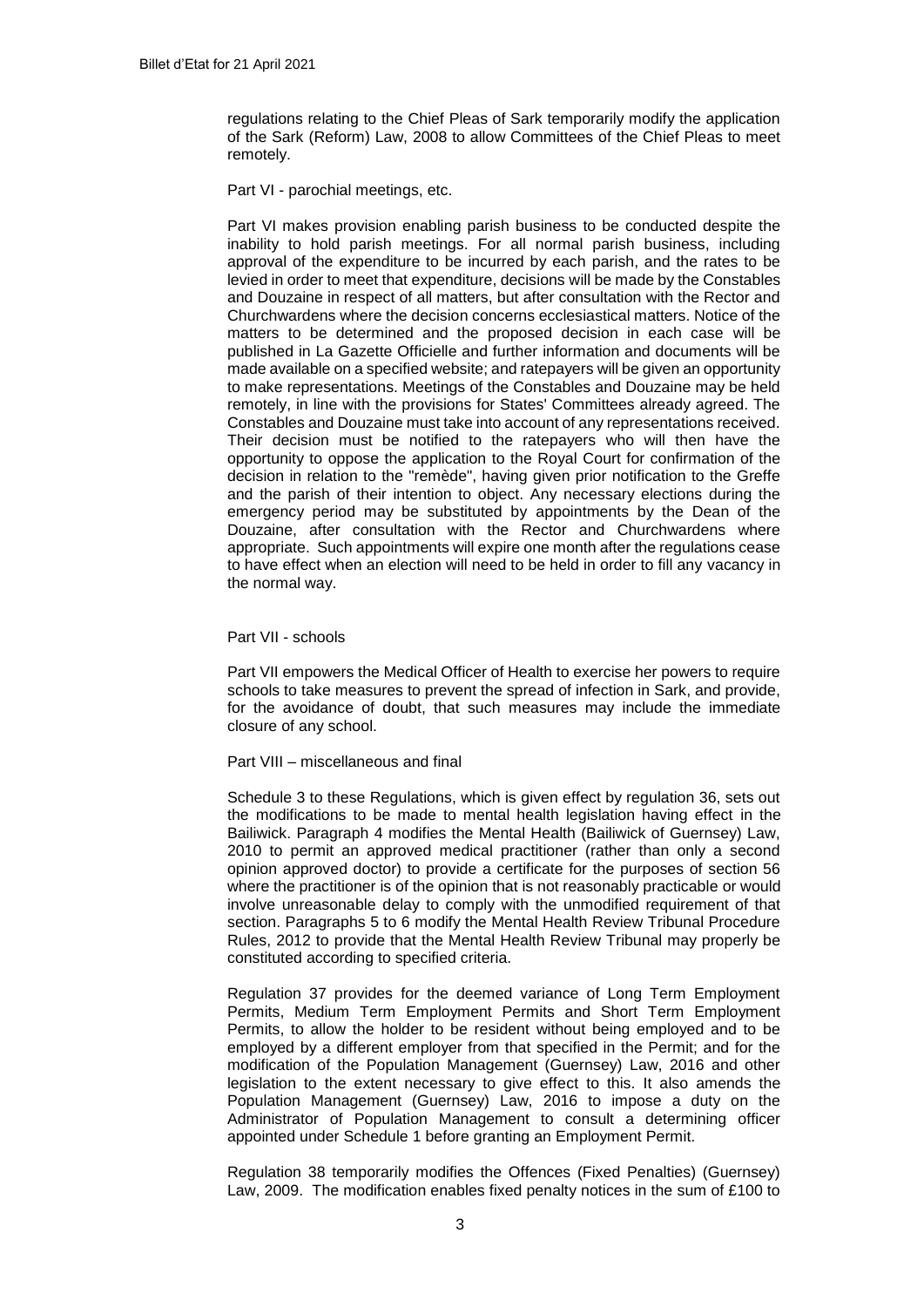be issued by police officers to persons who fail, without reasonable excuse, to comply with a direction or requirement of a police officer to wear a face covering, where the Regulations and any Direction made under them require the wearing of a face covering.

Regulation 39 makes provision in relation to Senior Decision Makers ("SDMs") appointed by the Guernsey Financial Services Commission, including providing for SDMs to hold oral hearings remotely. Regulation 40 enables the Court of Appeal to conduct its proceedings remotely.

I would be grateful if "The Emergency Powers (Coronavirus) (General Provision) (Bailiwick of Guernsey) (No.3) Regulations, 2021" are placed before the next meeting of the States of Alderney with an appropriate proposition.

Bill Abel, Chairman"

**The States of Alderney is asked not to annul "The Emergency Powers (Coronavirus) (General Provision) (Bailiwick of Guernsey) (No.3) Regulations, 2021"**

Proposed by Mr Bill Abel Seconded by Mr Alex Snowdon

## **Item II Emergency Powers (Coronavirus) (General Provision) (Bailiwick of Guernsey) (No.3) (Amendment) Regulations, 2021**

#### **The following letter was received from Mr Bill Abel, Chairman of the Policy and Finance Committee:-**

"These Regulations are emergency regulations made by the Civil Contingencies Authority under Part 3 of the Civil Contingencies (Bailiwick of Guernsey) Law, 2012 ('the Law"). They are made on the occurrence of an emergency, within the meaning of the Law, in the Bailiwick arising from the urgent need to prevent, control or mitigate the spread of the virus Severe Acute Respiratory Syndrome Coronavirus 2 and the disease caused thereby, COVID-19 (referred to together in these regulations as coronavirus). They are prefaced with a statement by the Civil Contingencies Authority, as required by section 12(2) of the Law. COVID-19 was made a notifiable disease for the purposes of the Public Health Ordinance, 1936 on 10th February 2020.

These Regulations amend Schedule I to the Emergency Powers (Coronavirus) (General Provision) (Bailiwick of Guernsey) (No.3) Regulations, 2021. The purpose of the amendments is to enable Essential Travel Permits to be issued for the purpose of travelling to Sark and Alderney to take up employment in the hospitality sector on those Islands.

These Regulations come into force on the 10th March, 2021, and shall have temporary effect only in accordance with the provisions of section 16 (duration and scrutiny of emergency regulations) of the Law.

I would be grateful if "The Emergency Powers (Coronavirus) (General Provision) (Bailiwick of Guernsey) (No.3) (Amendment) Regulations, 2021" are placed before the next meeting of the States of Alderney with an appropriate proposition.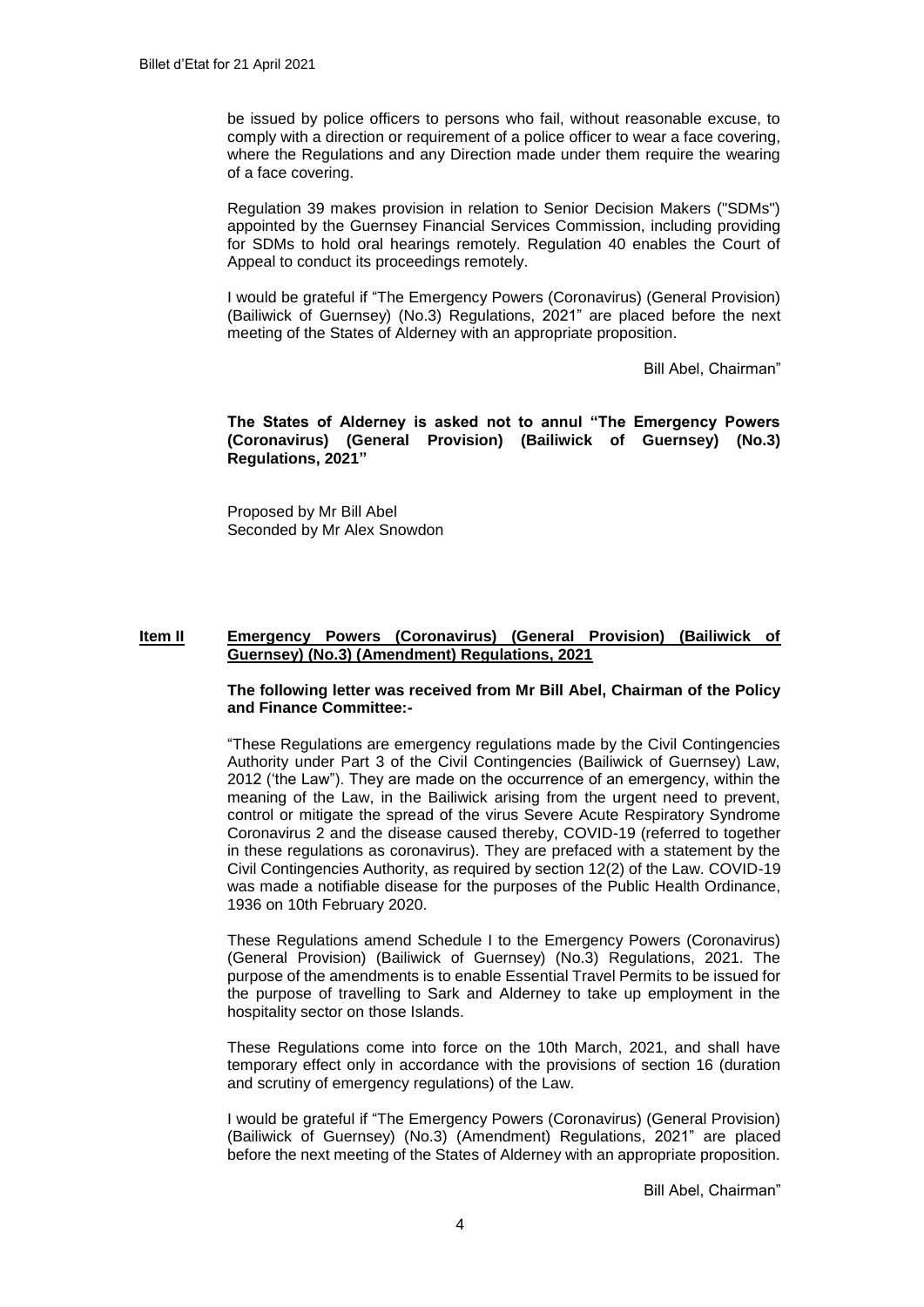**The States of Alderney is asked not to annul "The Emergency Powers (Coronavirus) (General Provision) (Bailiwick of Guernsey) (No.3) (Amendment) Regulations, 2021"**

Proposed by Mr Bill Abel Seconded by Mr Alex Snowdon

## **Item III Emergency Powers (Coronavirus) (General Provision) (Bailiwick of Guernsey) (No.3) (Amendment) (No.2) Regulations, 2021**

#### **The following letter was received from Mr Bill Abel, Chairman of the Policy and Finance Committee:-**

"These Regulations are emergency regulations made by the Civil Contingencies Authority under Part 3 of the Civil Contingencies (Bailiwick of Guernsey) Law, 2012 ('the Law"). They are made on the occurrence of an emergency, within the meaning of the Law, in the Bailiwick arising from the urgent need to prevent, control or mitigate the spread of the virus Severe Acute Respiratory Syndrome Coronavirus 2 and the disease caused thereby, COVID-19 (referred to together in these regulations as coronavirus). They are prefaced with a statement by the Civil Contingencies Authority, as required by section 12(2) of the Law. COVID-19 was made a notifiable disease for the purposes of the Public Health Ordinance, 1936 on 10th February 2020.

These Regulations come into force on Guernsey entering "Stage 3 of the exit from Iockdown', and in large part revoke the prohibition on non-essential travel, and other provisions that are no longer necessary with the lifting of existing internal restrictions within Guernsey (including all of Parts II to VI), and make minor amendments consequential on those revocations. They also revoke a provision in respect of the GFSC on the coming into force of equivalent permanent provision.

These Regulations came into force on the 22nd March, 2021, and shall have temporary effect only in accordance with the provisions of section 16 (duration and scrutiny of emergency regulations) of the Law.

I would be grateful if "The Emergency Powers (Coronavirus) (General Provision) (Bailiwick of Guernsey) (No.3) (Amendment) (No.2) Regulations, 2021" are placed before the next meeting of the States of Alderney with an appropriate proposition.

Bill Abel, Chairman"

**The States of Alderney is asked not to annul "The Emergency Powers (Coronavirus) (General Provision) (Bailiwick of Guernsey) (No.3) (Amendment) (No.2) Regulations, 2021"**

Proposed by Mr Bill Abel Seconded by Mr Alex Snowdon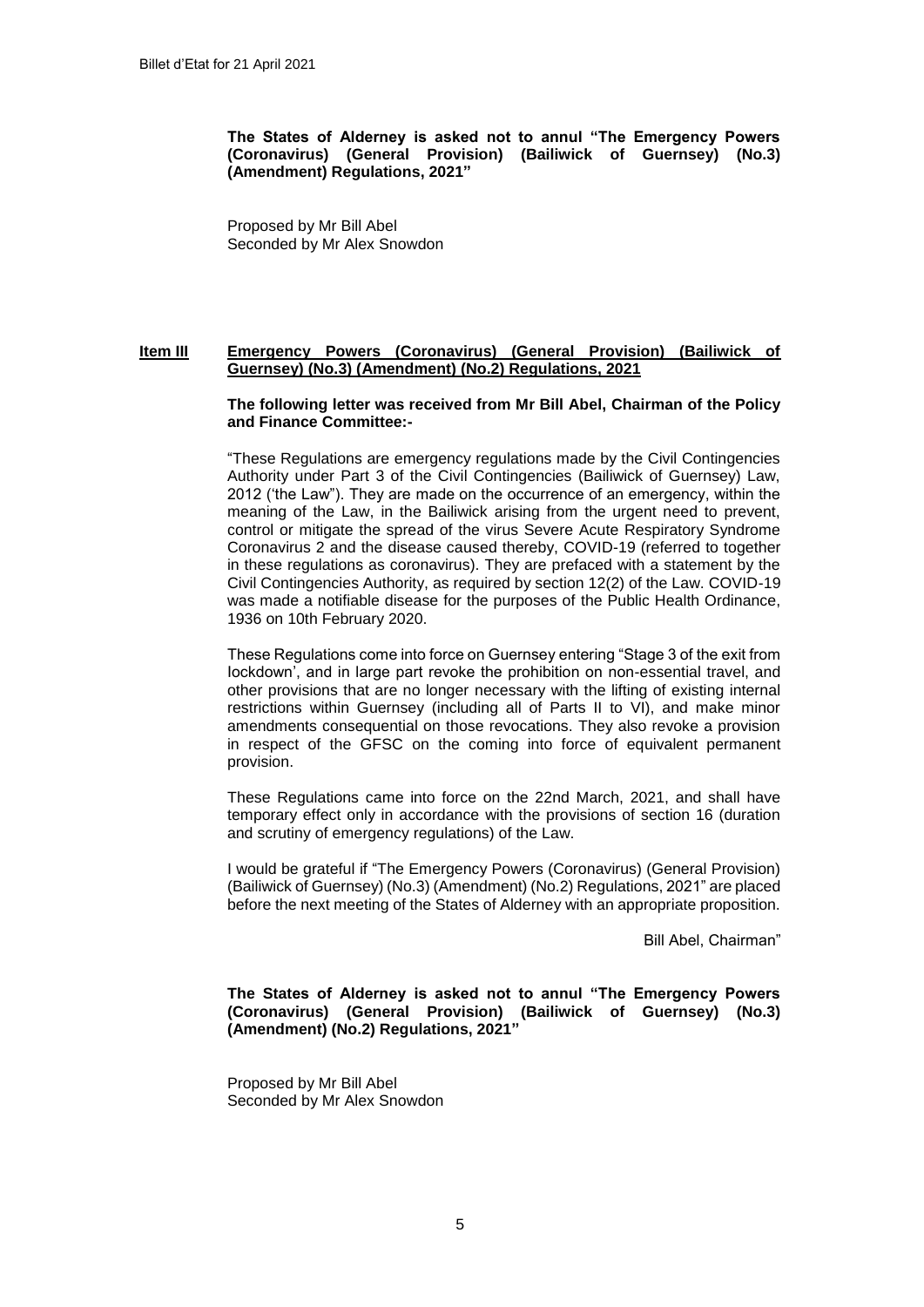## **Item IV Emergency Powers (Coronavirus) (General Provision) (Bailiwick of Guernsey) (No.4) Regulations, 2021**

#### **The following letter was received from Mr Bill Abel, Chairman of the Policy and Finance Committee:-**

"These Regulations are emergency regulations made by the Civil Contingencies Authority under Part 3 of the Civil Contingencies (Bailiwick of Guernsey) Law, 2012 ('the Law"). They are made on the occurrence of an emergency, within the meaning of the Law, in the Bailiwick arising from the urgent need to prevent, control or mitigate the spread of the virus Severe Acute Respiratory Syndrome Coronavirus 2 and the disease caused thereby, COVID-19 (referred to together in these regulations as coronavirus). They are prefaced with a statement by the Civil Contingencies Authority, as required by section 12(2) of the Law. COVID-19 was made a notifiable disease for the purposes of the Public Health Ordinance, 1936 on 10th February 2020.

These Regulations revoke and re-enact (with modifications) regulations previously made by the Civil Contingencies Authority in respect of the coronavirus pandemic.

These Regulations came into force on the 2nd April, 2021 and shall have temporary effect only in accordance with the provisions of section 16 (duration and scrutiny of emergency regulations) of the Law.

## *Part I - screening, assessment and powers to detain etc.*

This Part places a requirement to self-isolate on persons arriving in the Bailiwick, enables the Medical Officer of Health to place restrictions and requirements on other persons who are or who may be infected with coronavirus, and makes provision in respect of related matters, including powers for the Medical Officer of Health to impose screening requirements, to detain people and to require people to self-isolate. The provisions also create criminal offences and confer powers of enforcement on police officers, and provide for applications to vary or revoke requirements or restrictions imposed under this part to be made to the Royal Court.

Regulation 4 gives effect to Schedule 1, which makes provision in respect of Critical Workers. A person who has been granted a Critical Worker Exemption will have to self-isolate in accordance with, and otherwise comply with, the provisions of Schedule 1.

Finally, this Part also provides that a person of 12 years or over who chooses not to take both a day of arrival test for COVID-19 and a test on day 13 after arrival will have to self-isolate for 21 days; otherwise, a person who does undergo those tests is required to self-isolate until receipt of a negative result for the day 13 test. A child under 12 has to self-isolate for 14 days after arrival.

## *Part II – miscellaneous and final*

Schedule 2 to these Regulations, which is given effect by regulation 18, sets out the modifications to be made to mental health legislation having effect in the Bailiwick. Paragraph 4 modifies the Mental Health (Bailiwick of Guernsey) Law, 2010 to permit an approved medical practitioner (rather than only a second opinion approved doctor) to provide a certificate for the purposes of section 56 where the practitioner is of the opinion that is not reasonably practicable or would involve unreasonable delay to comply with the unmodified requirement of that section. Paragraphs 5 to 6 modify the Mental Health Review Tribunal Procedure Rules, 2012 to provide that the Mental Health Review Tribunal may properly be constituted according to specified criteria.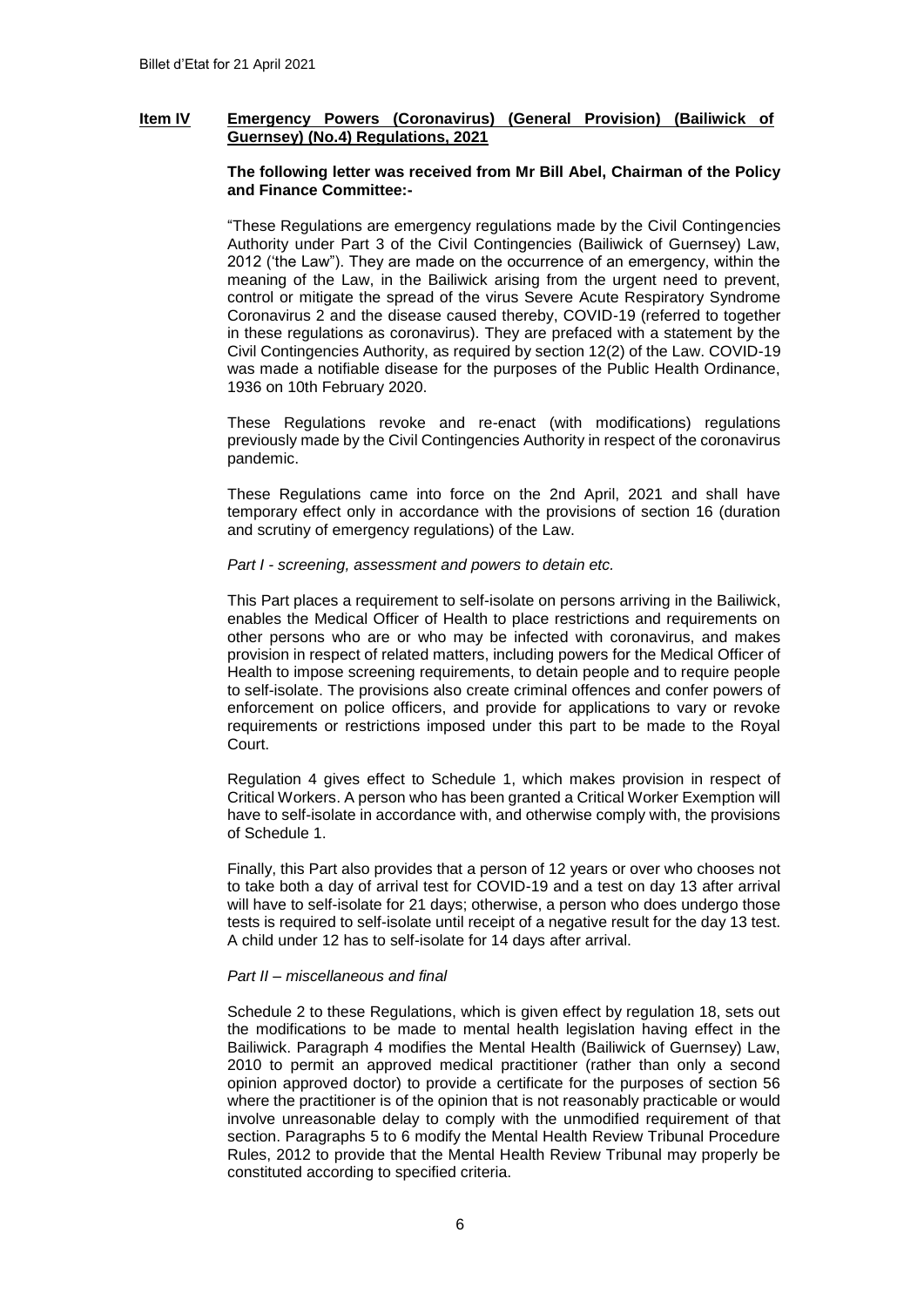Regulation 19 provides for the deemed variance of Long Term Employment Permits, Medium Term Employment Permits and Short Term Employment Permits, to allow the holder to be resident without being employed and to be employed by a different employer from that specified in the Permit; and for the modification of the Population Management (Guernsey) Law, 2016 and other legislation to the extent necessary to give effect to this.

I would be grateful if "The Emergency Powers (Coronavirus) (General Provision) (Bailiwick of Guernsey) (No.4) Regulations, 2021" are placed before the next meeting of the States of Alderney with an appropriate proposition.

Bill Abel, Chairman"

**The States of Alderney is asked not to annul "The Emergency Powers (Coronavirus) (General Provision) (Bailiwick of Guernsey) (No.4) Regulations, 2021"**

Proposed by Mr Bill Abel Seconded by Mr Alex Snowdon

## **Item V Emergency Powers (Coronavirus) (Vaccine) (Limitation of Liability) (No.3) (Bailiwick of Guernsey) Regulations, 2021**

## **The following letter was received from Mr Bill Abel, Chairman of the Policy and Finance Committee:-**

These Regulations are emergency regulations made by the Civil Contingencies Authority under Part 3 of the Civil Contingencies (Bailiwick of Guernsey) Law, 2012 ('the Law"). They are made on the occurrence of an emergency, within the meaning of the Law, in the Bailiwick arising from the urgent need to prevent, control or mitigate the spread of the virus Severe Acute Respiratory Syndrome Coronavirus 2 and the disease caused thereby, COVID-19 (referred to together in these regulations as coronavirus). They are prefaced with a statement by the Civil Contingencies Authority, as required by section 12(2) of the Law. COVID-19 was made a notifiable disease for the purposes of the Public Health Ordinance, 1936 on 10th February 2020.

These Regulations apply where a vaccine against the coronavirus has been temporarily authorised under the UK's Human Medicines Regulations, 2012 and designated under regulations made under the Prescription Only Medicines (Human) (Bailiwick of Guernsey) Ordinance, 2009, and the vaccine is sold, supplied or administered in accordance with a Patient Group Direction or protocol approved or consented to by the States of Guernsey Committee for Health & Social Care. They only apply to a vaccine administered on or after the 15th December, 2020 (the date on which the Emergency Powers (Coronavirus) (Vaccine) (Limitation of Liability) (Bailiwick of Guernsey) Regulations, 2020 came into force) and before the vaccine receives either a UK marketing authorisation or a European Medicines Agency marketing authorisation for administration in the circumstances concerned.

Where these Regulations apply they will limit the aggregate amount of damages and costs that may be awarded by any court in respect of death or personal injury suffered by any one person receiving the vaccine administered in accordance with the Patient Group Direction or protocol.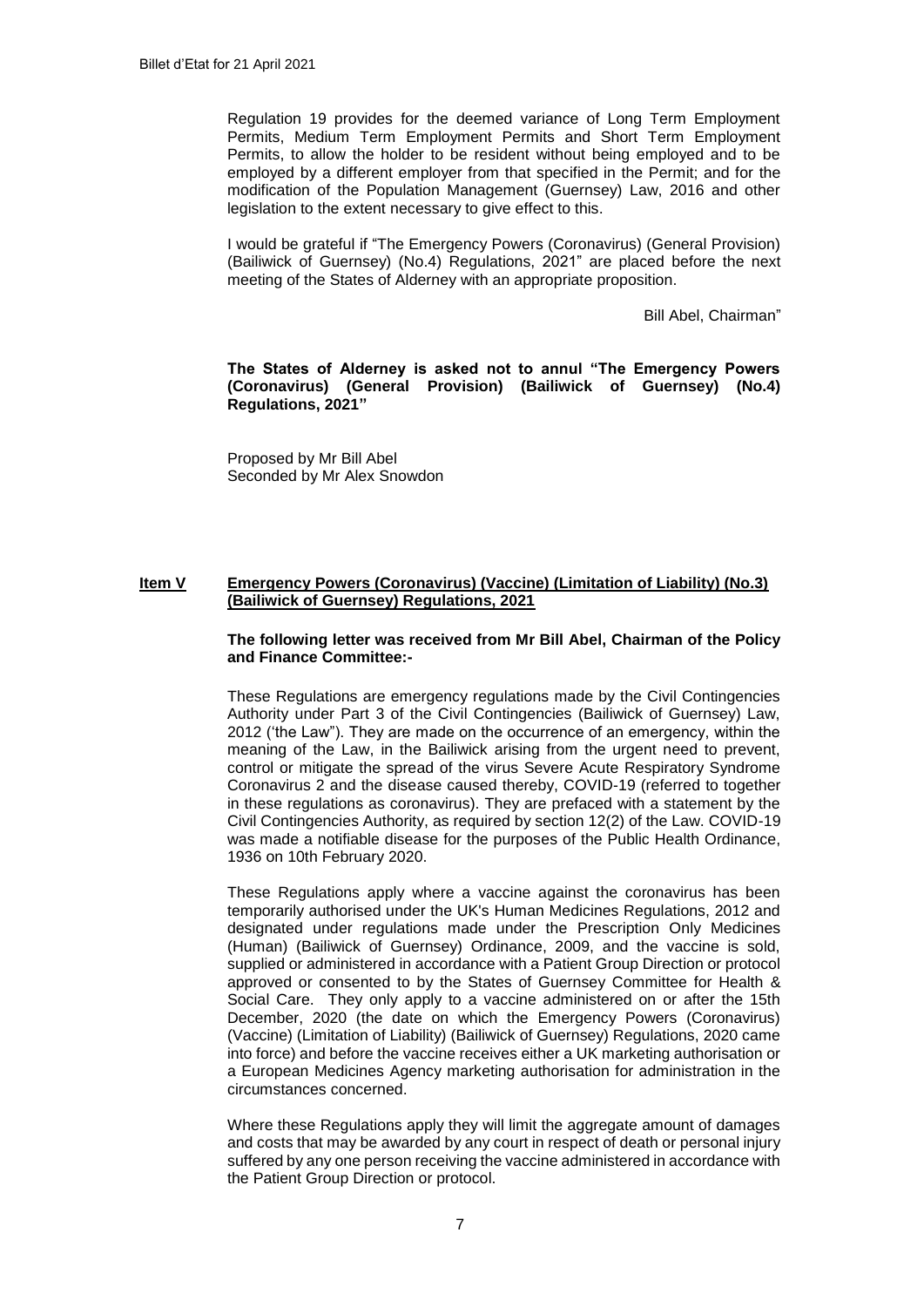These Regulations revoke (and replace) the Emergency Powers (Coronavirus) (Vaccine) (Limitation of Liability) (No. 2) (Bailiwick of Guernsey) Regulations, 2021.

These Regulations came into force on the 5th March, 2021 and shall have temporary effect only in accordance with the provisions of section 16 (duration and scrutiny of emergency regulations) of the Law.

I would be grateful if "The Emergency Powers (Coronavirus) (Vaccine) (Limitation of Liability) (No.3) (Bailiwick of Guernsey) Regulations, 2021" are placed before the next meeting of the States of Alderney with an appropriate proposition.

Bill Abel, Chairman"

**The States of Alderney is asked not to annul "The Emergency Powers (Coronavirus) (Vaccine) (Limitation of Liability) (No.3) (Bailiwick of Guernsey) (Regulations, 2021"**

Proposed by Mr Bill Abel Seconded by Mr Alex Snowdon

## **Item VI Emergency Powers (Coronavirus) (Vaccine) (Limitation of Liability) (No.4) (Bailiwick of Guernsey) Regulations, 2021**

#### **The following letter was received from Mr Bill Abel, Chairman of the Policy and Finance Committee:-**

"These Regulations are emergency regulations made by the Civil Contingencies Authority under Part 3 of the Civil Contingencies (Bailiwick of Guernsey) Law, 2012 ('the Law"). They are made on the occurrence of an emergency, within the meaning of the Law, in the Bailiwick arising from the urgent need to prevent, control or mitigate the spread of the virus Severe Acute Respiratory Syndrome Coronavirus 2 and the disease caused thereby, COVID-19 (referred to together in these regulations as coronavirus). They are prefaced with a statement by the Civil Contingencies Authority, as required by section 12(2) of the Law. COVID-19 was made a notifiable disease for the purposes of the Public Health Ordinance, 1936 on 10th February 2020.

These Regulations apply where a vaccine against the coronavirus has been temporarily authorised under the UK's Human Medicines Regulations, 2012 and designated under regulations made under the Prescription Only Medicines (Human) (Bailiwick of Guernsey) Ordinance, 2009, and the vaccine is sold, supplied or administered in accordance with a Patient Group Direction or protocol approved or consented to by the States of Guernsey Committee for Health & Social Care. They only apply to a vaccine administered on or after the 15th December, 2020 (the date on which the Emergency Powers (Coronavirus) (Vaccine) (Limitation of Liability) (Bailiwick of Guernsey) Regulations, 2020 came into force) and before the vaccine receives either a UK marketing authorisation or a European Medicines Agency marketing authorisation for administration in the circumstances concerned.

Where these Regulations apply they will limit the aggregate amount of damages and costs that may be awarded by any court in respect of death or personal injury suffered by any one person receiving the vaccine administered in accordance with the Patient Group Direction or protocol.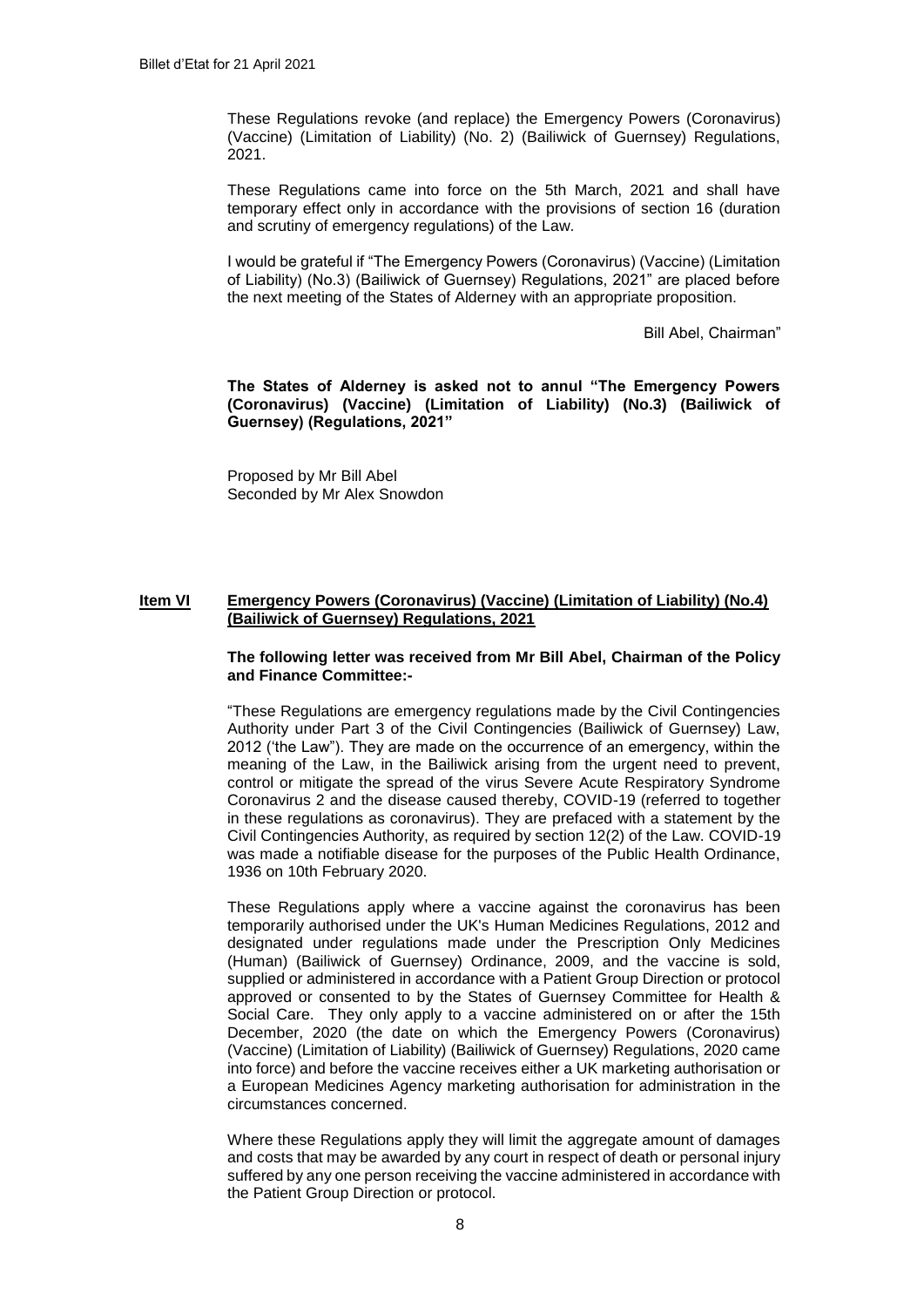These Regulations revoke (and replace) the Emergency Powers (Coronavirus) (Vaccine) (Limitation of Liability) (No. 3) (Bailiwick of Guernsey) Regulations, 2021.

These Regulations will come into force on the 2nd April, 2021 and shall have temporary effect only in accordance with the provisions of section 16 (duration and scrutiny of emergency regulations) of the Law.

I would be grateful if "The Emergency Powers (Coronavirus) (Vaccine) (Limitation of Liability) (No.4) (Bailiwick of Guernsey) Regulations, 2021" are placed before the next meeting of the States of Alderney with an appropriate proposition.

Bill Abel, Chairman"

**The States of Alderney is asked not to annul "The Emergency Powers (Coronavirus) (Vaccine) (Limitation of Liability) (No.4) (Bailiwick of Guernsey) (Regulations, 2021"**

Proposed by Mr Bill Abel Seconded by Mr Alex Snowdon

## **Item VII The Speed Trials (Alderney) Ordinance, 2021**

### **The following letter was received from Mr Boyd Kelly, Chairman of the General Services Committee:-**

"I am pleased to be able to report that the Guernsey Kart and Motor Club applied to the General Services Committee for permission to organise a three-day Sprint and Hill Climb event from the 16<sup>th</sup> to the 18<sup>th</sup> September this year. The Committee at its meeting on  $16<sup>th</sup>$  February 2021, having delegated permission to the Chief Executive's office, has noted the times and dates of the event and raised no objection.

The Speed Trials (Alderney) Ordinance will allow competing vehicles to exceed the statutory speed limit and permit the closure along the course (a) on the road extending from Whitegates (Hammond Memorial) to Route des Mielles (Corblets Bay car park), (b) the road extending from Le Grand Val (Judges Pond) to Tourgis Hill and (c) Tourgis Hill along the extent of the Hill Climb course, from the road junction of the Petit Val with Route de Picaterre to the junction of Tourgis Hill Road with Le Grand Val.

As in past years, the Guernsey Kart and Motor Club has undertaken to put in place all necessary safety precautions and to liaise with the Police, Ambulance and Fire Service for these events.

I would be grateful if 'The Speed Trials (Alderney) Ordinance, 2021' is placed before the States of Alderney at its next meeting together with an appropriate proposition.

Boyd Kelly, Chairman"